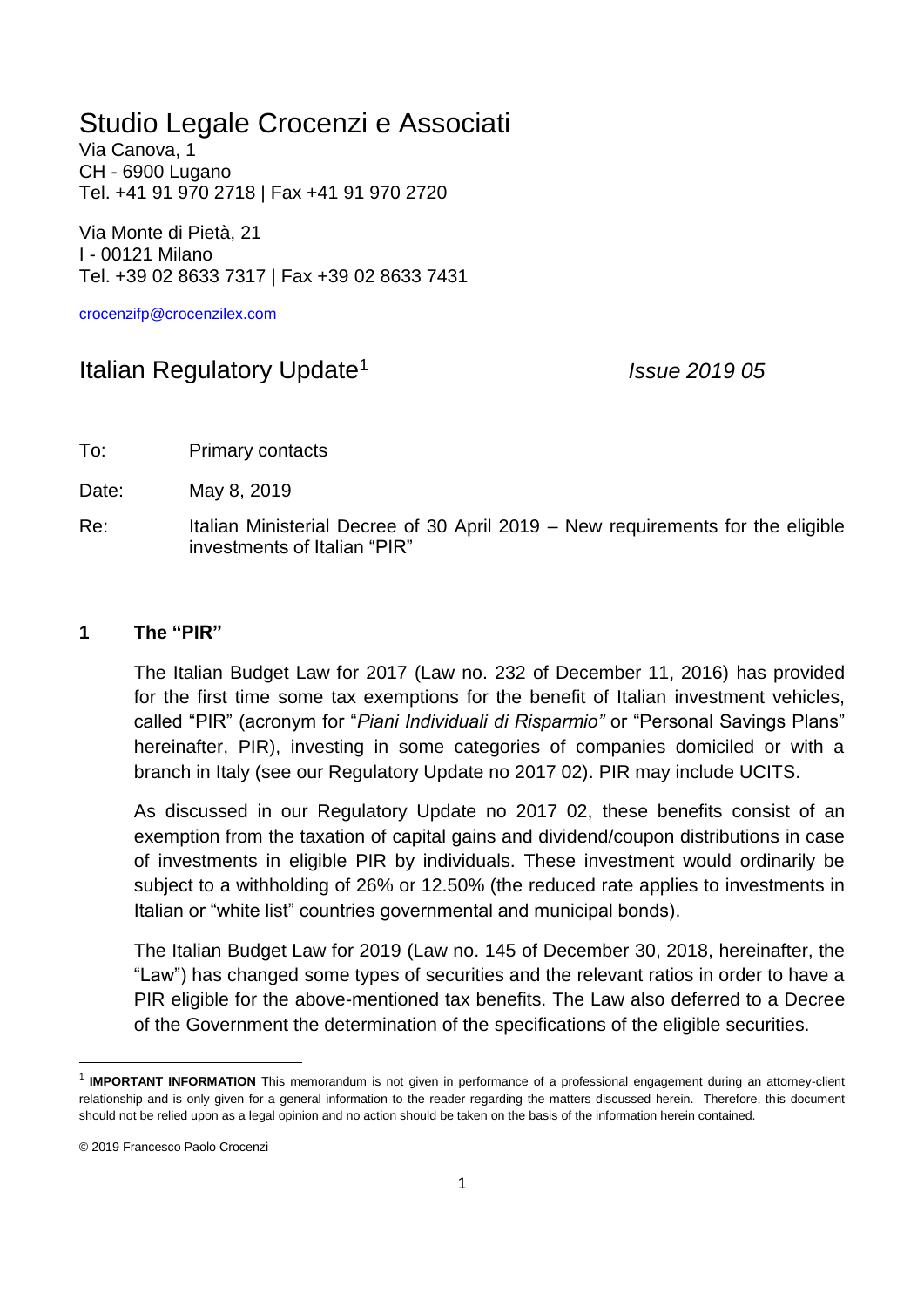Through the Decree of April 30, 2019, issued by the Ministers of Economic Development and of Economy and Finance (the "Decree"), the Government eventually determined these requirements.

It should be noted that the new requirements set out by the Law and the Decree only apply to PIR started from January 1, 2019, while the PIR started until December 31, 2018 continue to be governed by the previous requirements of the 2017 Budget Law.

## **2 The new eligible investments for PIR**

The Law did not change the general requirement provided by the 2017 Budget Law to have at least 70% of the PIR assets invested in financial instruments (either listed/traded on regulated markets/multilateral trading facilities or not listed/traded in such venues) issued by or entered into with companies not engaged in real estate business which are resident in Italy or in an EU or EEA Member State with a permanent establishment in Italy.

The Law also maintained the requirement to have at least 30% of the above 70% of the PIR assets (thus corresponding to 21% of the total assets of the PIR) invested in financial instruments issued by companies other than the components of the FTSE MIB Index of the Italian Stock Exchange (*Borsa Italiana*) or equivalent indexes of other regulated markets.

The innovation of the Law and of the Decree are that within the above 70% of the PIR assets: (i) at least 5% (thus corresponding to 3.5% of the entire PIR) has to be invested in eligible small and medium-sized companies traded on multilateral trading facilities and (ii) at least another 5% (thus corresponding to another 3.5% of the entire PIR) in venture capital funds or funds of venture capital funds.

With regard to the definition of "eligible small and medium-sized companies", and in particular that of small and medium-sized company, the Decree refers to the definition contained in Annex I, article 2 of the Regulation no 651/2014/EU ("Regulation 614"), i.e., companies "which employ fewer than 250 persons and which have an annual turnover not exceeding EUR 50 million, and/or an annual balance sheet total not exceeding EUR 43 million".

As to the "eligibility" of these small and medium-sized companies, the Decree provides that they must:

- i. be unlisted;
- ii. be domiciled in Italy or in a Member State of the EU or the EEA with a permanent establishment in Italy;